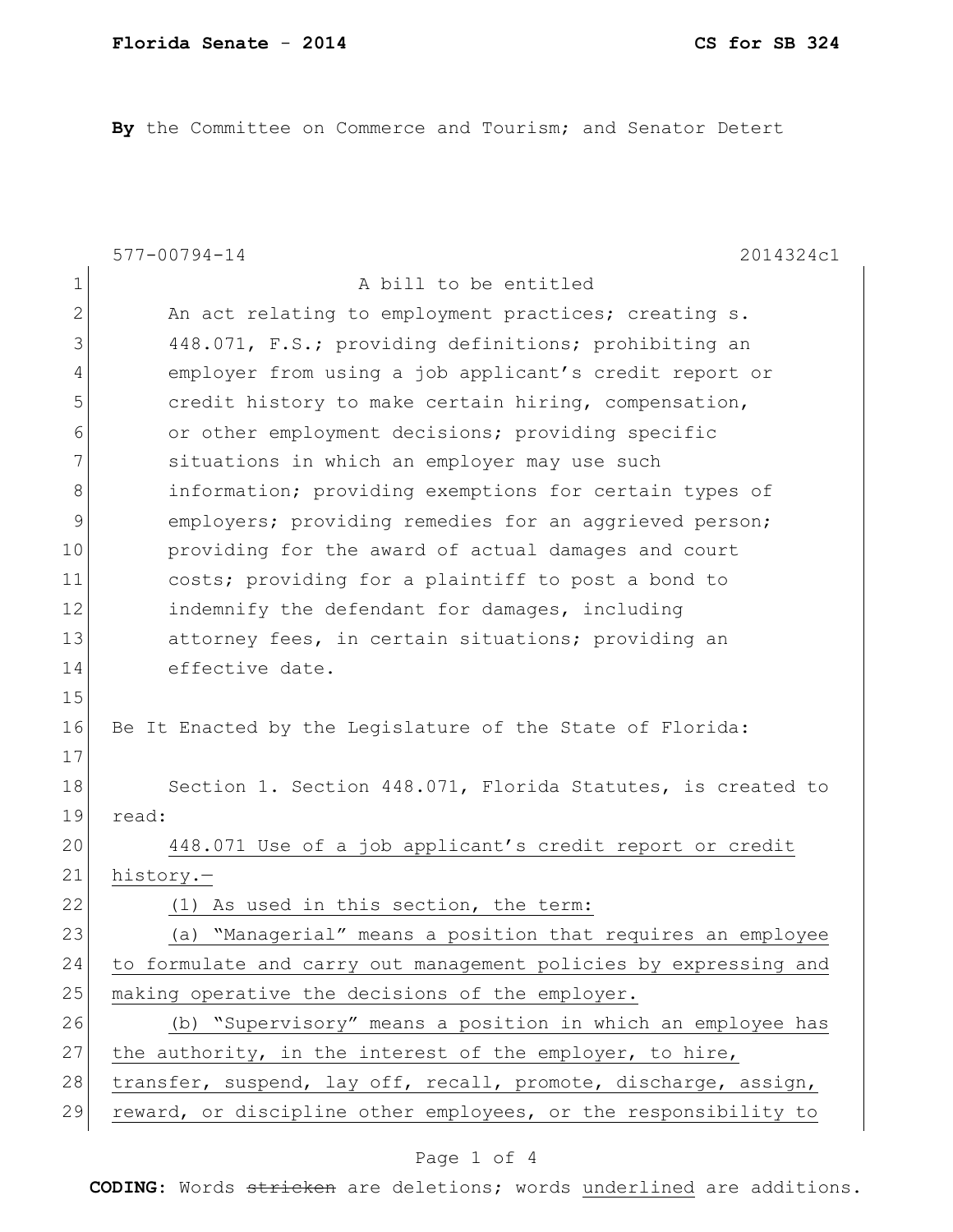577-00794-14 2014324c1 30 direct them, adjust their grievances, or recommend such action 31 where such authority or responsibility is not merely routine or 32 clerical, but requires the use of independent judgment. 33 (2) An employer may not use an applicant's credit report or 34 credit history to deny employment to the applicant or to 35 determine the applicant's compensation or the terms, conditions, 36 or privileges of employment. 37 (3) Notwithstanding subsection (2), an employer may request 38 or use an applicant's credit report or credit history if all of 39 the following conditions are met: 40 (a) The information in the credit report or credit history 41 will be used for a purpose other than one prohibited under 42 subsection (2). 43 (b) The employer notifies the applicant of the employer's 44 ability to request or use the applicant's credit report or 45 credit history, and the employer obtains permission from the 46 applicant to request such information. 47 (c) The employer has a bona fide purpose for requesting or 48 using information in the credit report or credit history which 49 is substantially related to the position. 50 (4) For purposes of this section, a position for which an 51 employer has a bona fide purpose includes a position that: 52 (a) Is managerial or supervisory; 53 (b) Involves access to personal information of a customer, 54 employee, or employer, other than personal information 55 customarily provided in a retail transaction; 56 (c) Involves a fiduciary responsibility to the employer, 57 including the authority to issue payments, collect debts, 58 transfer money, or enter into contracts;

## Page 2 of 4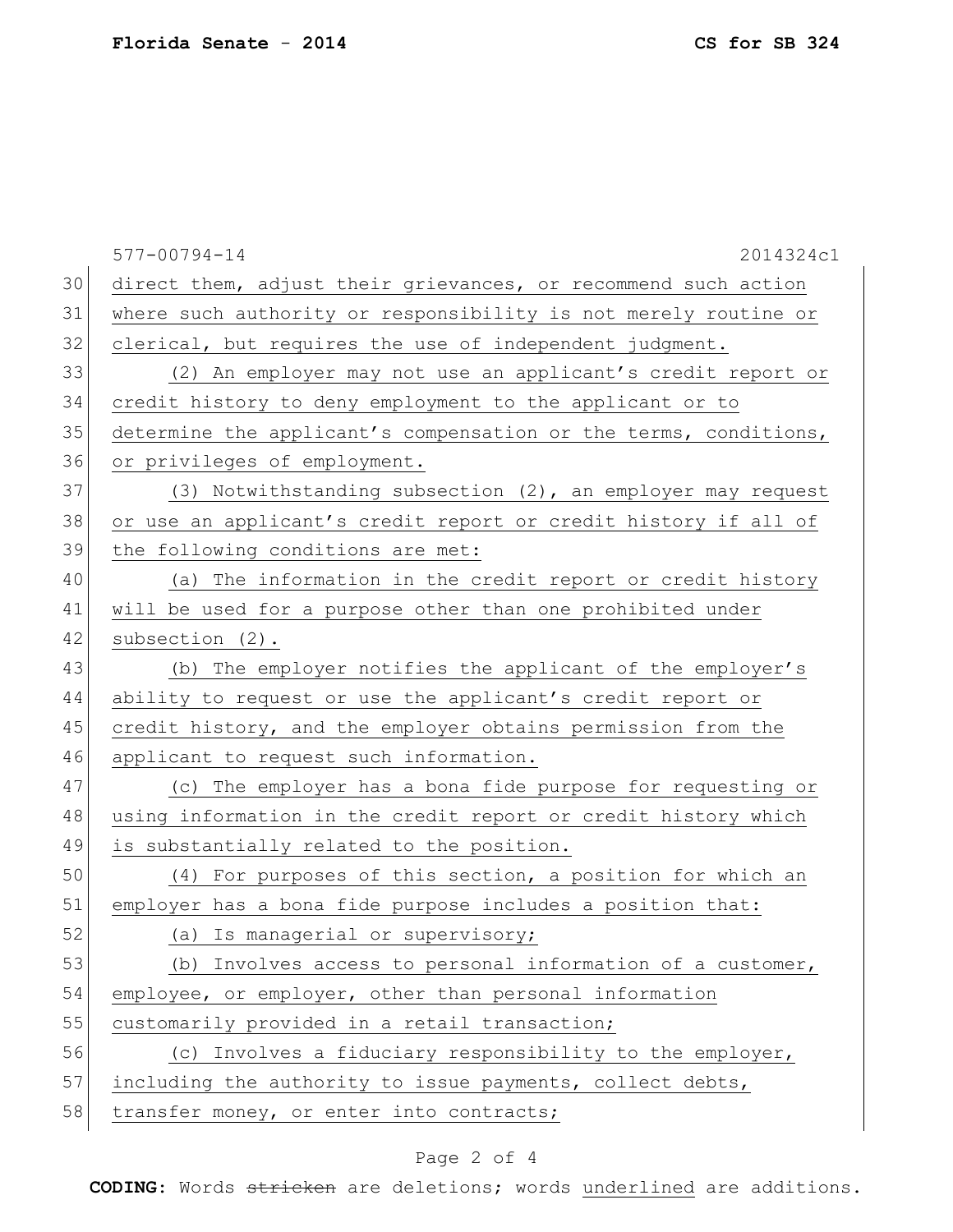577-00794-14 2014324c1 59 (d) Involves the use of an expense account or a corporate 60 debit or credit card; 61 (e) Authorizes the employee to have access to information, 62 including a trade secret, formula, pattern, compilation, 63 program, device, method, technique, or process, which derives 64 actual or potential independent economic value from not being 65 generally known to, and not being readily ascertainable by 66 proper means by, other persons who can obtain economic value 67 from the disclosure or use of the information and which is the 68 subject of efforts that are reasonable under the circumstances 69 to maintain its secrecy; or 70 (f) Involves public safety, such as a law enforcement 71 officer, peace officer, or other position involving enforcement 72 of state or federal criminal laws. 73 (5) This section does not apply to an employer that is any 74 of the following: 75 (a) An entity that is expressly authorized or required to 76 inquire into an applicant's credit report or credit history for 77 employment purposes pursuant to a federal or state law. 78 (b) A financial institution that accepts deposits that are 79 insured by a federal agency or an affiliate or subsidiary of the 80 financial institution. 81 (c) A credit union or a state-chartered bank that is 82 registered with the Office of Financial Regulation. 83 (d) An entity that is registered as an investment advisor, 84 broker, or dealer with the United States Securities and Exchange 85 Commission, the Office of Financial Regulation, or the Financial 86 Industry Regulatory Authority, or an affiliate of the entity. 87 (6) In addition to any other remedy provided by law, a

## Page 3 of 4